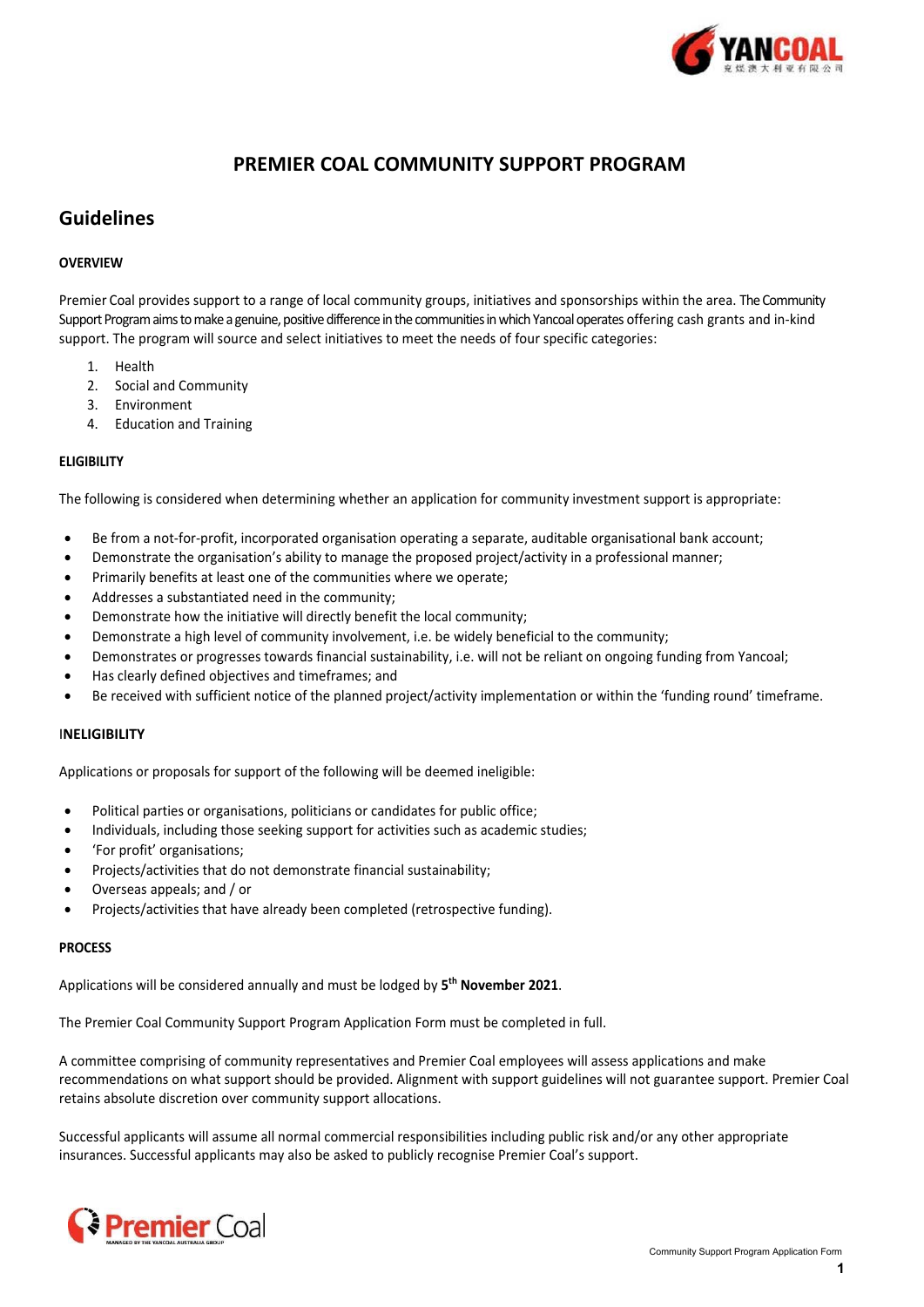

# PREMIER COAL COMMUNITY SUPPORT PROGRAM

|  | <b>Application Form</b> |  |
|--|-------------------------|--|
|--|-------------------------|--|

Please keep your responses within the space provided.

| SECTION A: Applicant details (entity being considered for Premier Coal community support) |  |  |  |  |  |  |
|-------------------------------------------------------------------------------------------|--|--|--|--|--|--|
|                                                                                           |  |  |  |  |  |  |
|                                                                                           |  |  |  |  |  |  |
| 2. Summary of Applicant including, size, membership and other relevant details:           |  |  |  |  |  |  |
|                                                                                           |  |  |  |  |  |  |
|                                                                                           |  |  |  |  |  |  |
|                                                                                           |  |  |  |  |  |  |
|                                                                                           |  |  |  |  |  |  |
|                                                                                           |  |  |  |  |  |  |
|                                                                                           |  |  |  |  |  |  |
| $\Box$ Yes<br>$\Box$ No<br>3. Is the applicant a not-for-profit organisation?             |  |  |  |  |  |  |
|                                                                                           |  |  |  |  |  |  |
|                                                                                           |  |  |  |  |  |  |
|                                                                                           |  |  |  |  |  |  |
|                                                                                           |  |  |  |  |  |  |
|                                                                                           |  |  |  |  |  |  |
|                                                                                           |  |  |  |  |  |  |
|                                                                                           |  |  |  |  |  |  |
|                                                                                           |  |  |  |  |  |  |
| 10. Applicant's bank details (to be used should the application be successful):           |  |  |  |  |  |  |
|                                                                                           |  |  |  |  |  |  |
|                                                                                           |  |  |  |  |  |  |
|                                                                                           |  |  |  |  |  |  |

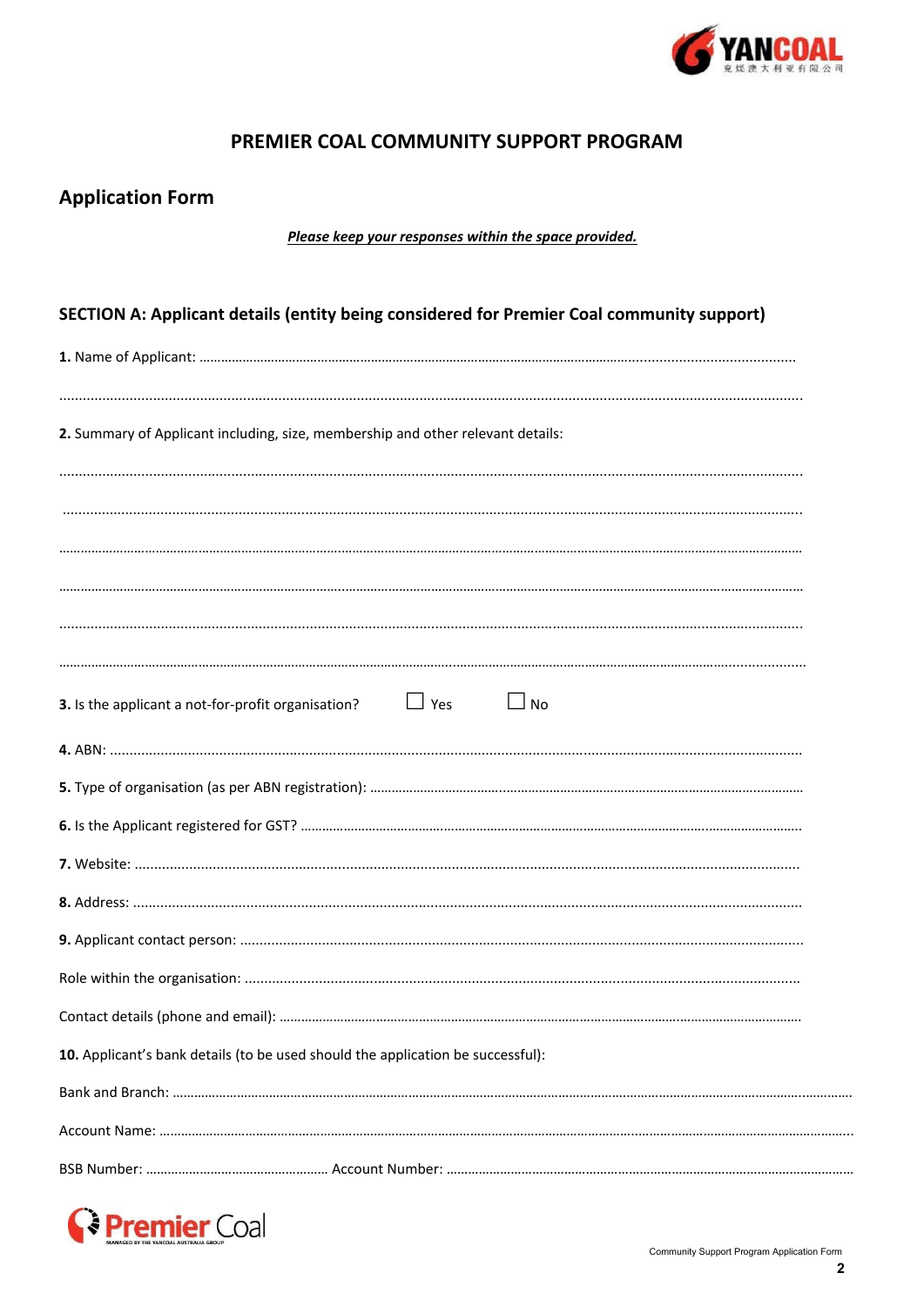

| 11. Has the Applicant previously received community support from Premier Coal? If so, provide details including proof of<br>completion: |  |  |  |  |  |
|-----------------------------------------------------------------------------------------------------------------------------------------|--|--|--|--|--|
|                                                                                                                                         |  |  |  |  |  |
|                                                                                                                                         |  |  |  |  |  |
|                                                                                                                                         |  |  |  |  |  |
| SECTION B: Project (activity for which the Applicant is requesting Premier Coal support)                                                |  |  |  |  |  |
|                                                                                                                                         |  |  |  |  |  |
| 13. Describe the Project. Consider including aims/objectives, the need it will address, the community benefit it will deliver,          |  |  |  |  |  |
| whether it is an existing or new project, and why Premier Coal should provide support:                                                  |  |  |  |  |  |
|                                                                                                                                         |  |  |  |  |  |
|                                                                                                                                         |  |  |  |  |  |
|                                                                                                                                         |  |  |  |  |  |
|                                                                                                                                         |  |  |  |  |  |
|                                                                                                                                         |  |  |  |  |  |
|                                                                                                                                         |  |  |  |  |  |
|                                                                                                                                         |  |  |  |  |  |
|                                                                                                                                         |  |  |  |  |  |

### 14. Where is the Project located and/or what communities will it benefit?

15. What is the planned start and end date for the Project (and other relevant dates)? 

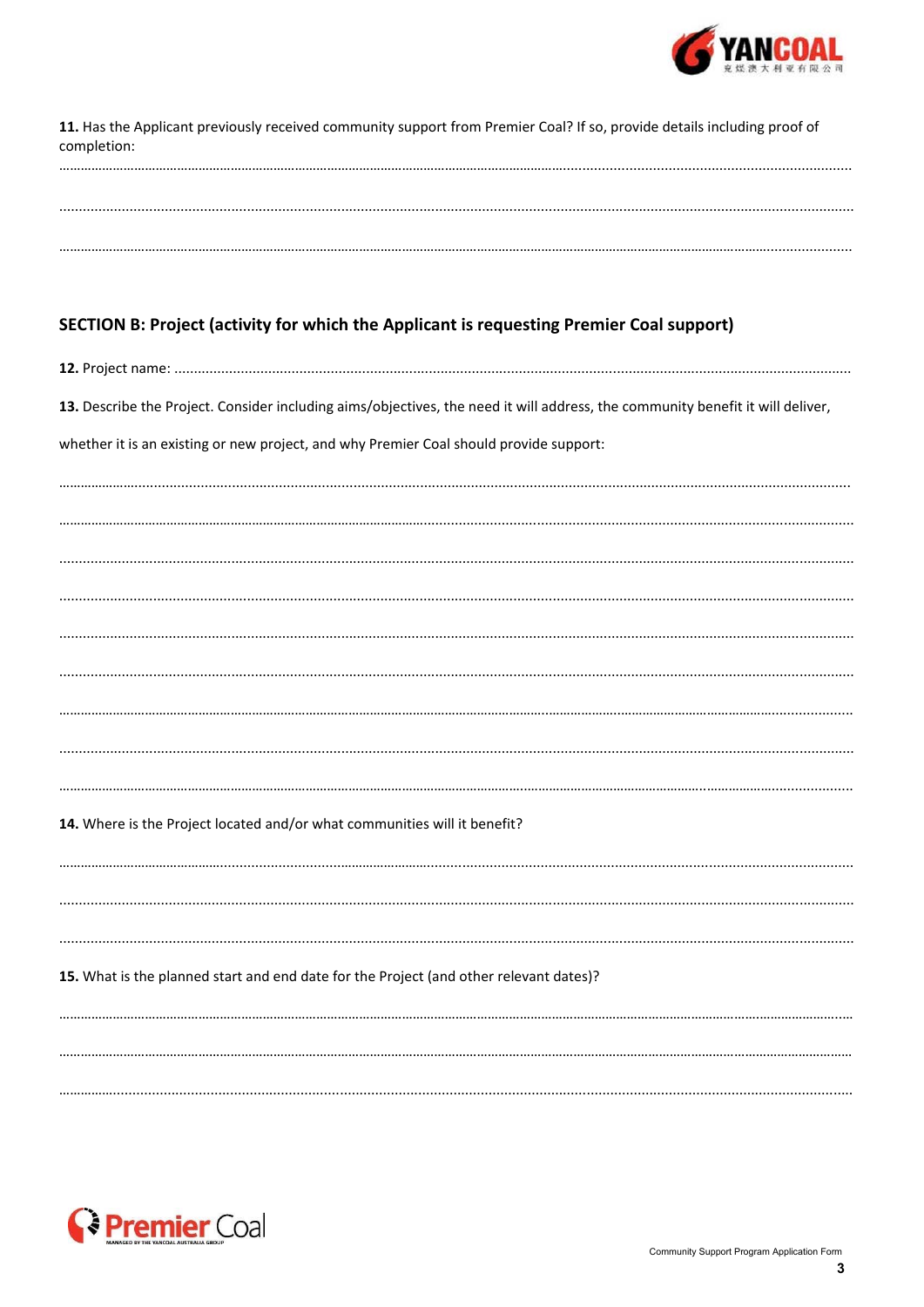

16. What is the total cost of the Project?

| 17. What support is requested from Premier Coal?                                                                              |
|-------------------------------------------------------------------------------------------------------------------------------|
| Financial<br>$\Box$ In-kind                                                                                                   |
| 18. Detail the type and value of assistance requested. An itemised budget is required including quotes and anticipated income |
|                                                                                                                               |
|                                                                                                                               |
|                                                                                                                               |
|                                                                                                                               |
|                                                                                                                               |
|                                                                                                                               |
| 19. Will the Project need funding beyond this application? If so, how will that be achieved? Detail any other funding/support |
|                                                                                                                               |
|                                                                                                                               |
|                                                                                                                               |
| 20. What community support is there for the Project and will it proceed without Premier Coal support?                         |
|                                                                                                                               |
|                                                                                                                               |
| 21. How will the project's objectives be measured and how will you know whether it has been a success?                        |
|                                                                                                                               |
|                                                                                                                               |
|                                                                                                                               |
|                                                                                                                               |